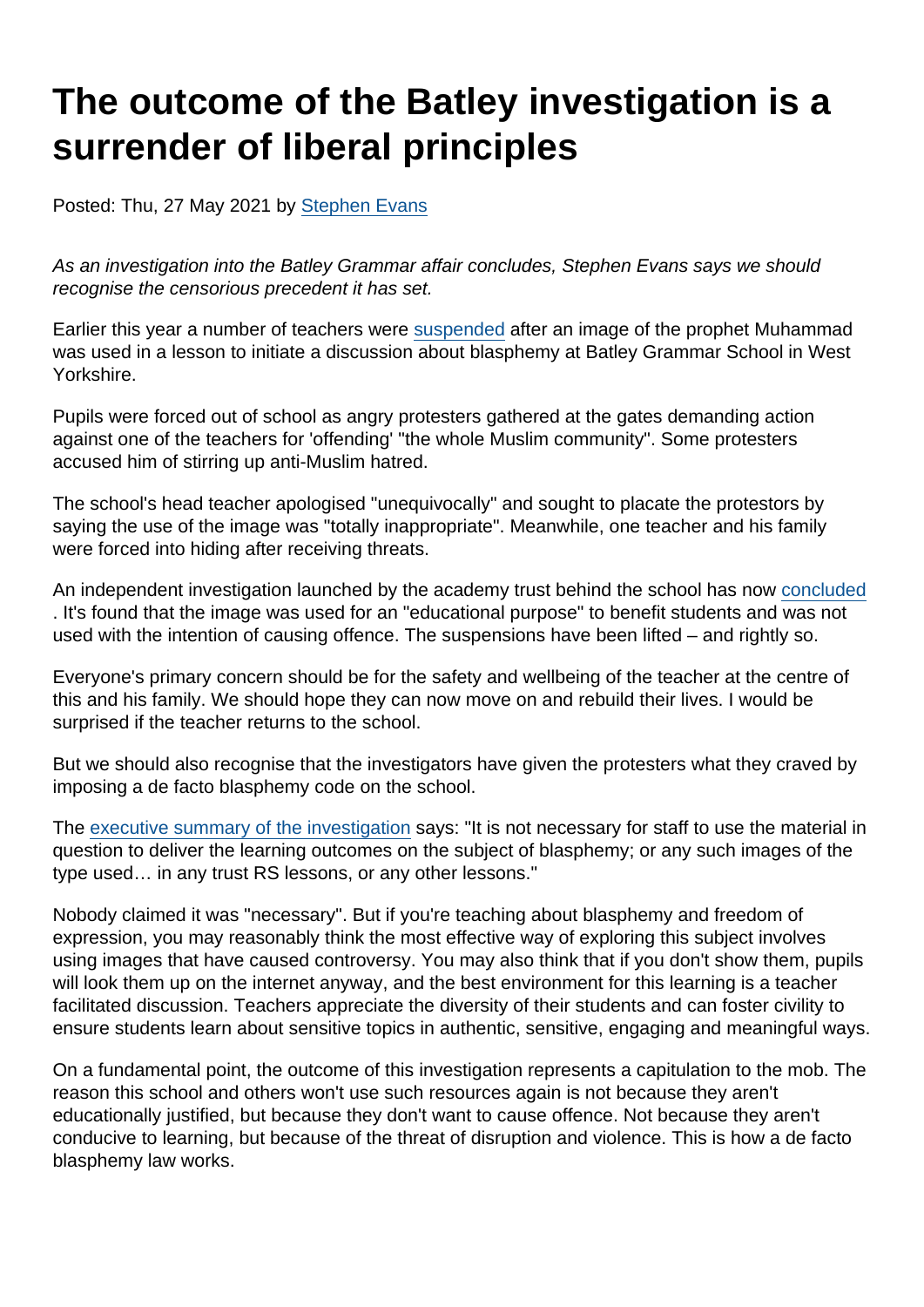Right from the start, the National Secular Society urged the government to take the lead on this issue. We warned that treating it as little more than a local dispute would leave the investigation more vulnerable to pressure from assertive, intolerant religious voices.

And that has now happened. The outcome of the investigation has been influenced by unreasonable religious demands and intimidation and threats from religious extremists.

In many ways, the trust's response is a clever fudge. It endeavours to conciliate between the various parties by offering them all something, while selling out on liberal, secularist principles. It says it's committed to "ensuring offence is not caused". This is a route to censorship that sets a very dangerous precedent.

And the outcome of this local investigation will inevitably affect teachers' ability to do their jobs across the country. One trainee teacher at Manchester Metropolitan University who expressed concern over the weak response to the Batley Grammar affair and said he would be willing to use images of religious figures in class has already been [called to a 'fitness to practise' meeting](https://www.telegraph.co.uk/news/2021/05/12/exclusive-trainee-fighting-career-backing-teacher-showed-mohammed/).

Teachers have been given the message that they should censor themselves. And that message could be relevant on any other number of sensitive subjects where well-organised and vocal groups could take offence.

When the incident first happened the Department for Education said it was "never acceptable to threaten or intimidate teachers", adding that schools are "free to include a full range of issues, ideas and materials in their curriculum". With fundamental principles at stake, the government should now launch its own investigation into the handling of the affair and consider how we got ourselves into the position where religious extremists have a veto on which resources teachers can use in the classroom.

But instead the DfE has simply said "parents, families and the local community" should "[recognise](https://news.sky.com/story/batley-grammar-school-teacher-suspended-over-prophet-mohammed-image-row-can-return-to-classroom-12318003) [the findings of the investigation"](https://news.sky.com/story/batley-grammar-school-teacher-suspended-over-prophet-mohammed-image-row-can-return-to-classroom-12318003) and "welcome and support" the trust's plan to "strengthen its oversight of the curriculum".

Everyone will understandably want to move on from this now. But before we do, we should recognise that an Islamic blasphemy code has been quietly imposed. Teachers' and pupils' freedoms have been sacrificed to appease offence takers.

The outcome of the Batley affair is another damaging chip away at the fundamental right to free expression and inquiry.

Additional note - Friday 28 May

The NSS has today written to the DfE about this. The letter urged the department to investigate the handling of the protests outside Batley Grammar School.

It added that the investigation should consider the wider context of [religious fundamentalism being](https://www.secularism.org.uk/opinion/2021/05/the-dfe-must-show-leadership-when-religious-hardliners-turn-on-schools) [imposed on schools](https://www.secularism.org.uk/opinion/2021/05/the-dfe-must-show-leadership-when-religious-hardliners-turn-on-schools) through protests and intimidation, and ask what can be done to protect and support schools in such situations.

Image: Oxana Maher / Batley Grammar School / [CC BY-SA 2.0.](https://creativecommons.org/licenses/by-sa/2.0/)

[Discuss on Facebook](https://www.facebook.com/NationalSecularSociety/posts/4018593484875639?__cft__[0]=AZXsWKdcHonMWupZ-Itn81uNO3aYWATI65lsEhQB-pbmsCzqdIjtE-vR9SUSMdon6RZpnIEwEmWnDPRIliZ3HcK97HiHMlb7S6JoYiNteZRoYXtzBBUJFY3WRLccvTcnI4YHNBD6X8v6GsKm1E9_StNcS6-uOMmgei1vKxoEyS0k3WpqYv5AyOrEBWoa3A9bkq4&__tn__=,O,P-R)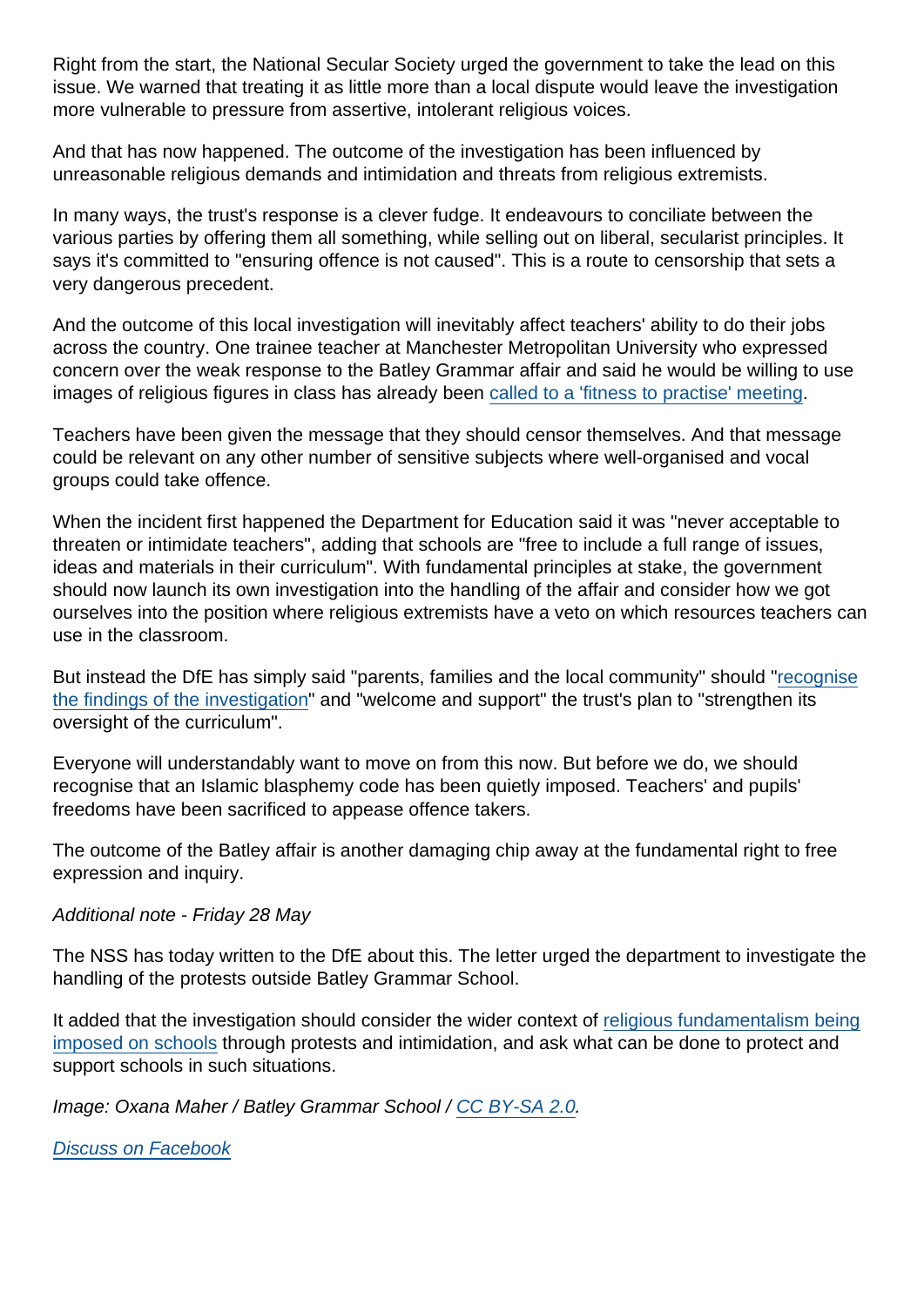#### Stephen Evans

Stephen is the CEO of the National Secular Society. You can follow him on Twitter [@stephenmevans1.](https://twitter.com/stephenmevans1?lang=en-gb) The views expressed in our blogs are those of the author and may not represent the views of the NSS.

### While you're here

Our news and opinion content is an important part of our campaigns work. Many articles involve a lot of research by our campaigns team. If you value this output, please consider supporting us today.

P.S. make sure to check out the related campaigns below.

- [Support us from just £1 a month](https://www.secularism.org.uk/donate.html)
- [Share on What's App](whatsapp://send?text=http://www.secularism.org.uk/opinion/2021/05/the-outcome-of-the-batley-investigation-is-a-surrender-of-liberal-principles?format=pdf)
- [Share on Facebook](https://www.facebook.com/sharer/sharer.php?u=http://www.secularism.org.uk/opinion/2021/05/the-outcome-of-the-batley-investigation-is-a-surrender-of-liberal-principles?format=pdf&t=The+outcome+of+the+Batley+investigation+is+a+surrender+of+liberal+principles)
- [Share on Twitter](https://twitter.com/intent/tweet?url=http://www.secularism.org.uk/opinion/2021/05/the-outcome-of-the-batley-investigation-is-a-surrender-of-liberal-principles?format=pdf&text=The+outcome+of+the+Batley+investigation+is+a+surrender+of+liberal+principles&via=NatSecSoc)
- [Share on Email](https://www.secularism.org.uk/share.html?url=http://www.secularism.org.uk/opinion/2021/05/the-outcome-of-the-batley-investigation-is-a-surrender-of-liberal-principles?format=pdf&title=The+outcome+of+the+Batley+investigation+is+a+surrender+of+liberal+principles)
- [Subscribe to RSS Feed](/mnt/web-data/www/cp-nss/feeds/rss/news)

Tags: [Education,](https://www.secularism.org.uk/opinion/tags/Education) [Freedom of Expression](https://www.secularism.org.uk/opinion/tags/Freedom+of+Expression)

## Related Campaigns

[Defend free speech](https://www.secularism.org.uk/defend-free-speech/)

Fundamental values cannot be defended by curtailing peaceful free expression

[Read More](https://www.secularism.org.uk/defend-free-speech/)

#### [Freedom of Expression](https://www.secularism.org.uk/free-expression/)

We promote free speech as a positive value.

[Read More](https://www.secularism.org.uk/free-expression/)

[Blasphemy laws](https://www.secularism.org.uk/blasphemy/)